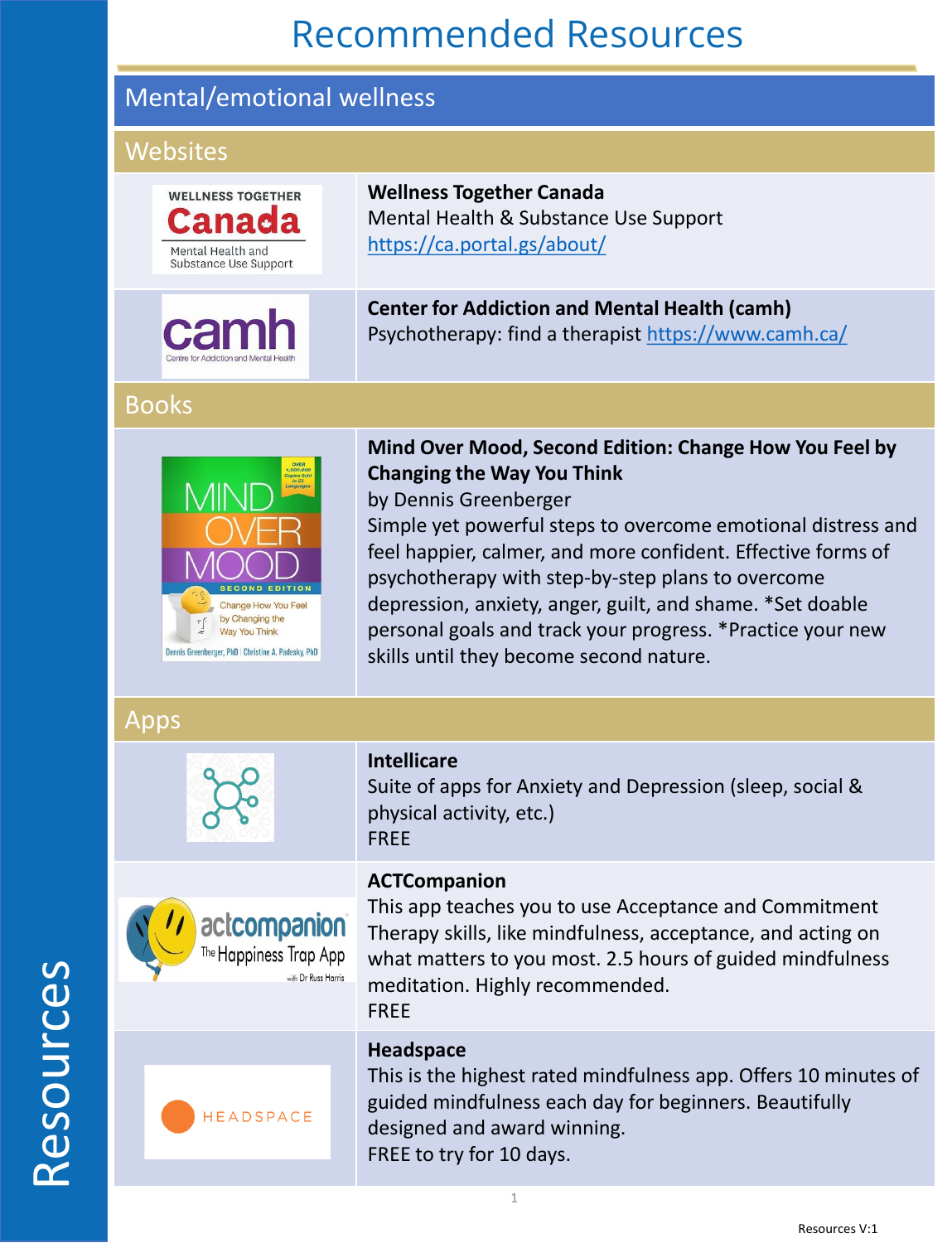| <b>Smiling Mind</b><br>This mindfulness app was designed by educators and<br>psychologists to make mindfulness practice easy, light, and<br>enjoyable.<br><b>FREE</b>                                                                                                                                                                                                   |
|-------------------------------------------------------------------------------------------------------------------------------------------------------------------------------------------------------------------------------------------------------------------------------------------------------------------------------------------------------------------------|
| Calm<br>This mindfulness app includes nature photos and calming<br>sounds, as well as guided meditations.<br>FREE. In-app purchases                                                                                                                                                                                                                                     |
| <b>Breathe 2 Relax</b><br>This app is a stress management tool, which will help you learn<br>how to perform and use diaphragmatic breathing techniques<br>for stress control. It also provides you with education about<br>the biology of stress, the effects of stress on the body, how to<br>do diaphragmatic breathing, and the biology of breathing.<br><b>FREE</b> |
| <b>Breathe</b><br>Breathe is an app designed to help you 'watch your breath'.<br>Breathe: there are animations to signal your inhales and<br>exhales, and you have tools to customize the length of each<br>breath.<br><b>FREE</b>                                                                                                                                      |
| <b>Stop Panic &amp; Anxiety Self-Help</b><br>This self-help app reminds you of your strengths and ability to<br>cope when panic is triggered. Empowers you with the<br>cognitive behavioral therapy-based techniques that can help<br>shut panic attacks down.<br><b>FREE</b>                                                                                           |
| <b>Self-help Anxiety Management [SAM]</b><br>SAM is a friendly app that offers a range of self-help methods<br>for people who are serious about learning to manage their<br>anxiety.<br><b>FREE</b>                                                                                                                                                                     |
| <b>The Secret of Happiness</b><br>Think positive and enter it into the app right after you get up<br>in the morning and just before going to bed. Repeating it for<br>30 days will train your brain to think positvely.<br>FREE 30-day challenge                                                                                                                        |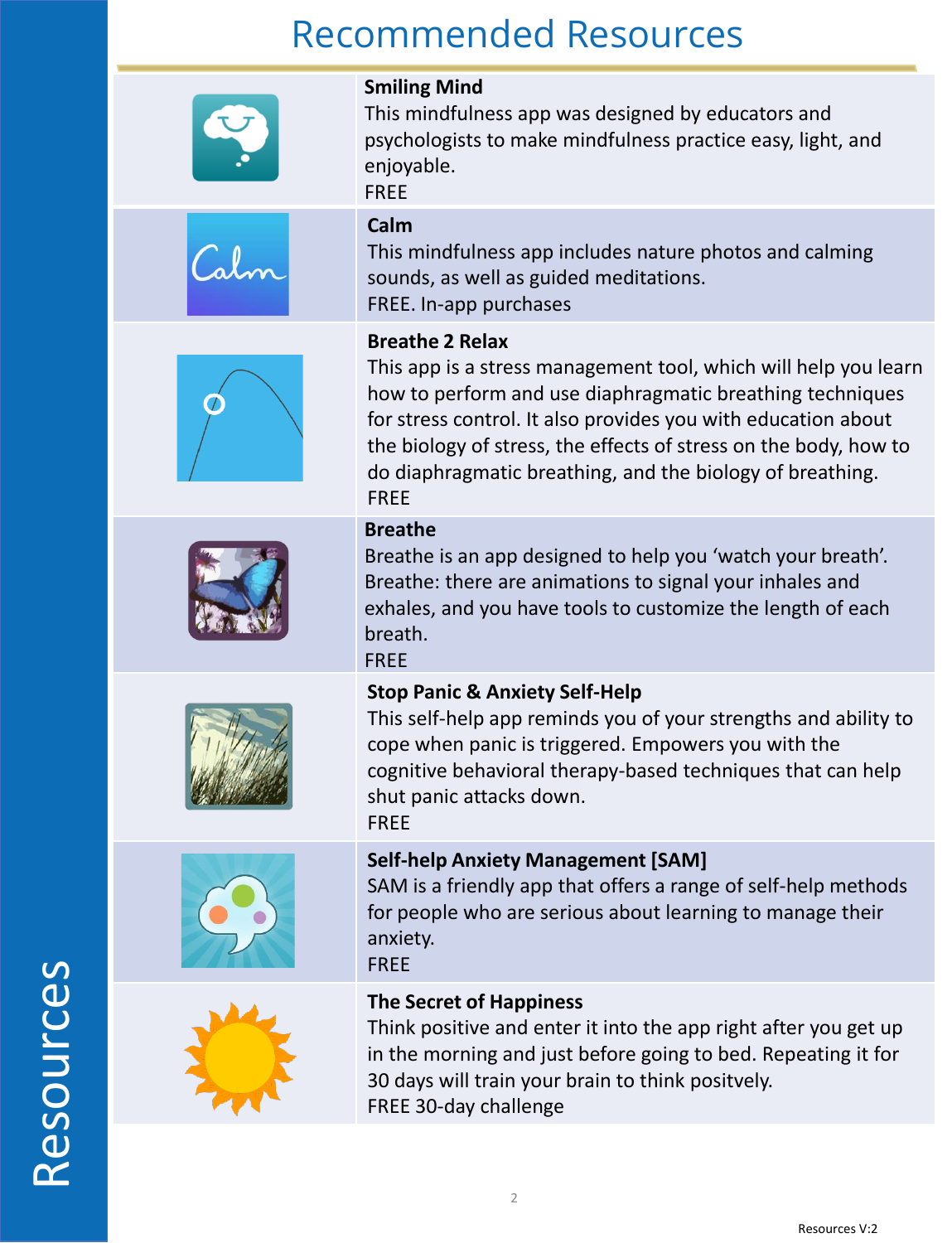|                       | <b>Depression CBT Self-help Guide</b><br>Self-help app based on the tenets of cognitive behavioral<br>therapy (CBT). Informational articles, mood tracking, and built-<br>in motivational features, helping you modify your thought<br>patterns for a better mood.    |
|-----------------------|-----------------------------------------------------------------------------------------------------------------------------------------------------------------------------------------------------------------------------------------------------------------------|
|                       | <b>FREE</b><br><b>iCBT</b>                                                                                                                                                                                                                                            |
| <b>AbilitiCBT</b>     | iCBT is Internet-based Cognitive Behavioral Therapy.<br>Combining a personalized therapist-guided program with<br>digital tools and exercises to bring CBT to life wherever and<br>whenever needed.<br><b>FREE</b>                                                    |
| <b>TeleCBT</b><br>.ca | <b>TeleCBT</b><br>Canadian online counseling service that specializes in the use<br>CBT. OHIP covered. Register at https://telecbt.ca<br><b>FREE</b>                                                                                                                  |
|                       | <b>What's Up?</b><br>Fantastic app utilising CBT and ACT (Acceptance Commitment<br>Therapy) methods to help you cope with Depression, Anxiety,<br>Anger, and Stress. Beautiful modern design, simple heading<br>and easy-to-follow methods.<br>FREE. In-app purchases |
|                       | <b>Mindshift</b><br>Scientifically proven strategies based on CBT to help you learn<br>to relax and be mindful, develop more effective ways of<br>thinking, and use active steps to take charge of your anxiety.<br><b>FREE</b>                                       |
| <b>CBT-i</b>          | <b>CBT-I Coach</b><br>Evidence-based psychotherapy for treating insomnia. For<br>people who are engaged in CBT-I with a health provider, or who<br>have experienced symptoms of insomnia and would like to<br>improve their sleep habits.<br><b>FREE</b>              |
|                       | <b>iSleep Easy</b><br>Guided meditations for sleep.                                                                                                                                                                                                                   |